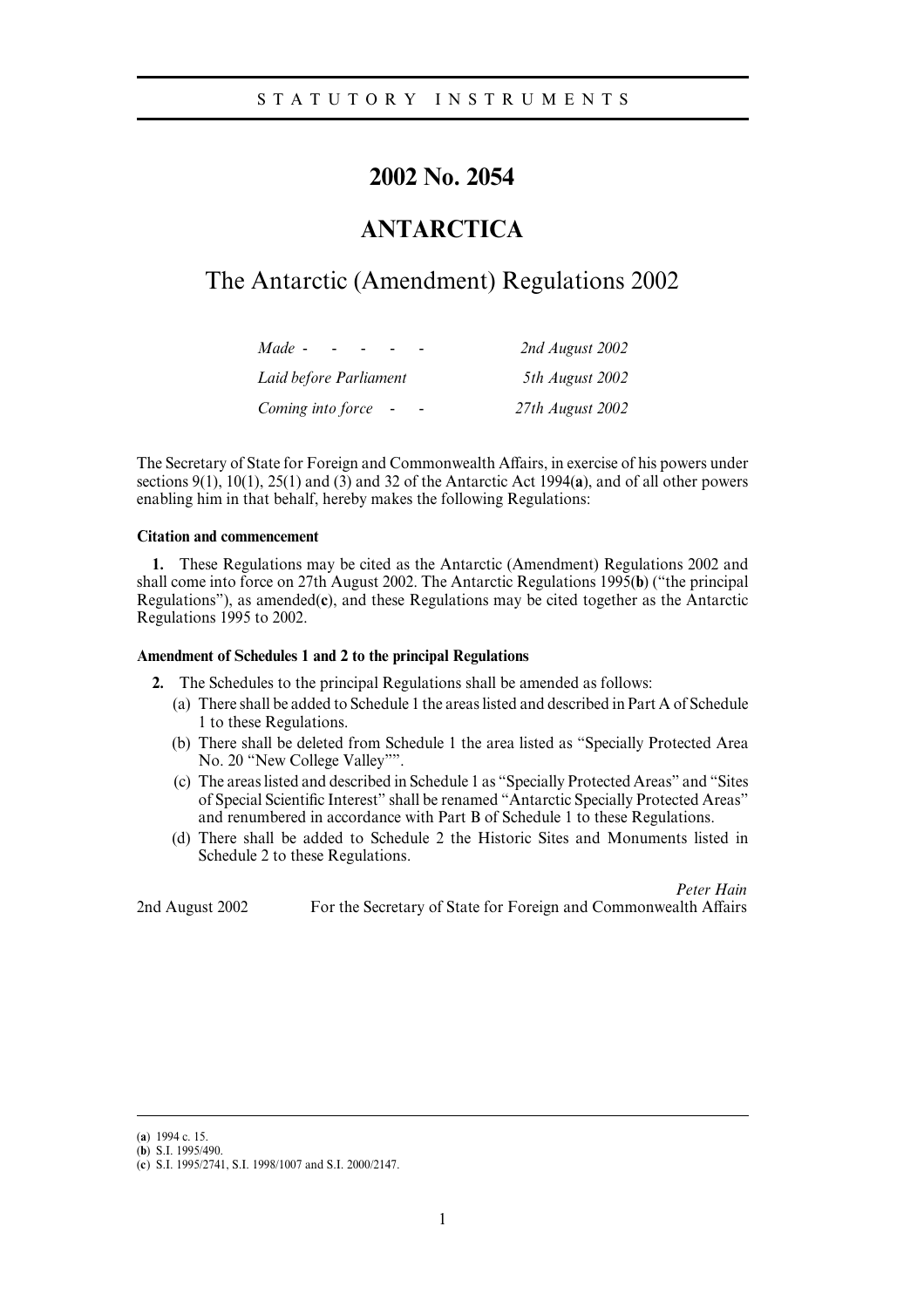# SCHEDULE 1 RESTRICTED AREAS

PART A Regulation 2(a)

### ADDITION OF NEW RESTRICTED AREAS

#### **Antarctic Specially Protected Area No. 110 Lynch Island, South Orkney Islands Lat. 60**)**39**\***S; Long. 45**)**36**\***W**

Lynch Island is a small island situated at the eastern end of Marshall Bay in the South Orkney Islands, about 200 metres south of Coronation Island and 2.4 kilometres north of Signy Island. The 500 metres x 300 metres island has low cliffs of up to 20 metres. The boundary area comprises the entire island above low tide level at which the coastline is defined as the boundary of the area (Map 2). The island supports one of the most extensive and dense areas of grass (*Deschampsia antarctica*) known in the Treaty area and provides an outstanding example of a rare natural ecological system.

Map 1: Lynch Island ASPA No. 110 (formerly SPA No. 14) South Orkney Islands. Inset: Location of the South Orkney Islands.



Map 2: Lynch Island ASPA No. 110 (formerly SPA No. 14) topographic map.

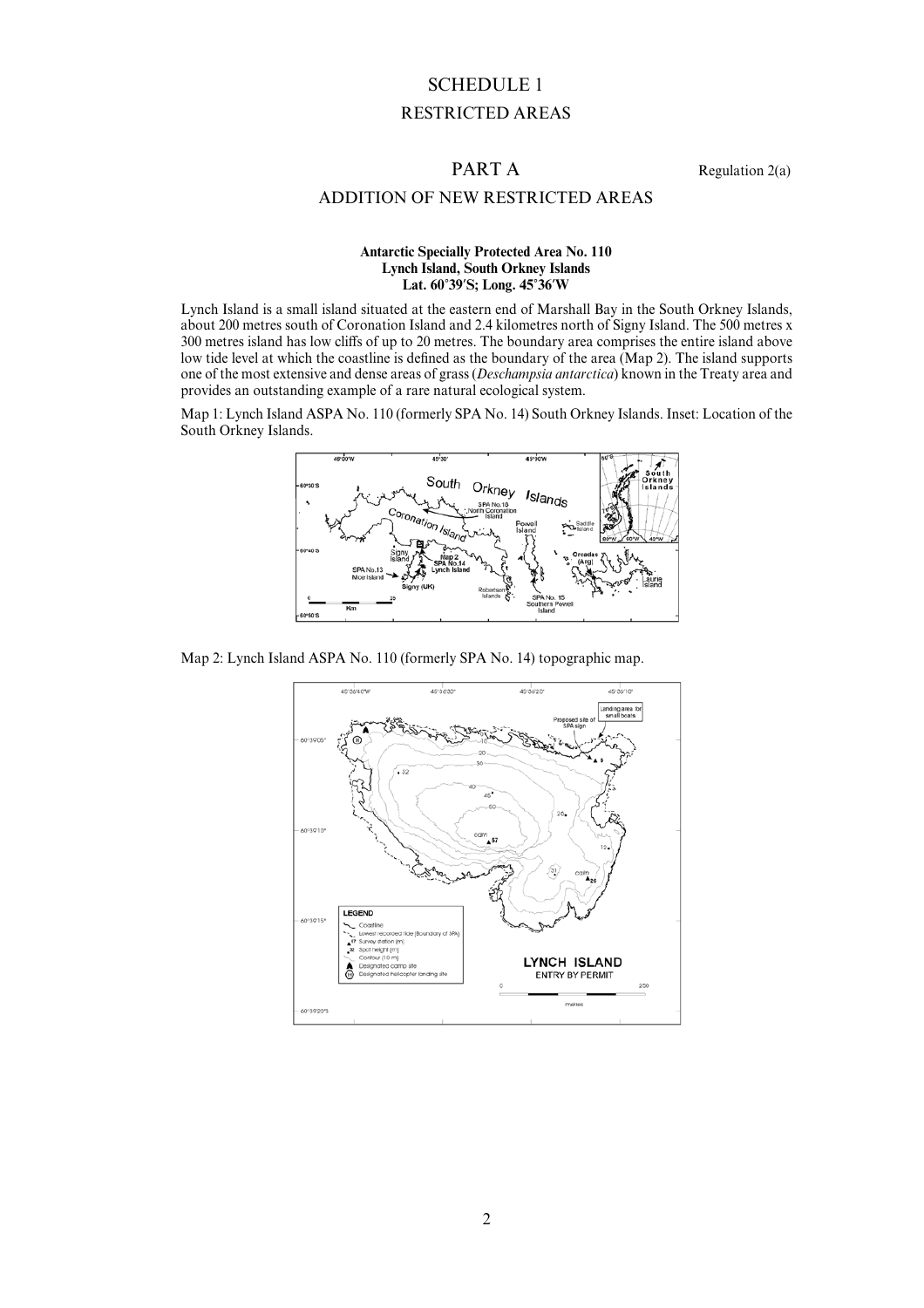#### **Antarctic Specially Protected Area No. 115 Lagotellerie Island, Marguerite Bay, Graham Land Lat. 67**)**53**\***S; Long. 67**)**25**\***W**

Lagotellerie Island is situated in Marguerite Bay, Fallières Coast, Graham Land, 46 kilometres south-east of Rothera Point on Adelaide Island, 11 kilometres south of Pourquois Pas Island and 3.25 kilometres west of the south end of Horseshoe Island. The designated area comprises the entire main island, and offshore islets within 200 metres of the coast, above the low tide level, which is defined as the boundary of the area (Map 2). The 2 kilometres by 1.3 kilometres island contains a diverse flora and fauna typical of the southern Antarctic Peninsula region, including the largest stands of *Deschampsia antarctica* and *Colobanthus quitensis* known south of the South Shetland Islands.

Map 1: Lagotellerie Island ASPA No. 115 (formerly SPA No. 19), Marguerite Bay, location map. Inset: location of Lagotellerie Island on the Antarctic Peninsula.

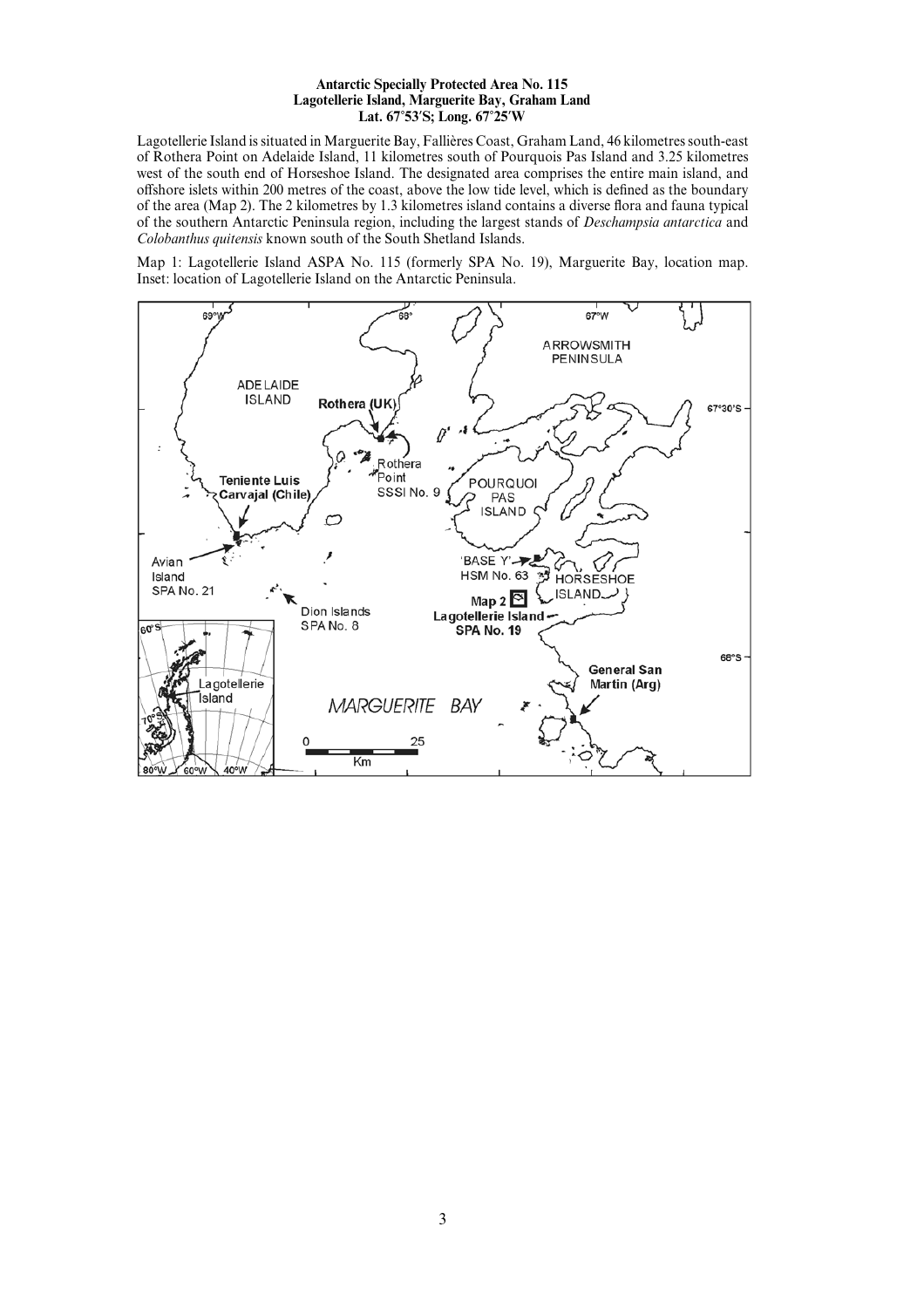Map 2: Lagotellerie Island ASPA No. 115 (formerly SPA No. 19) topographic map.

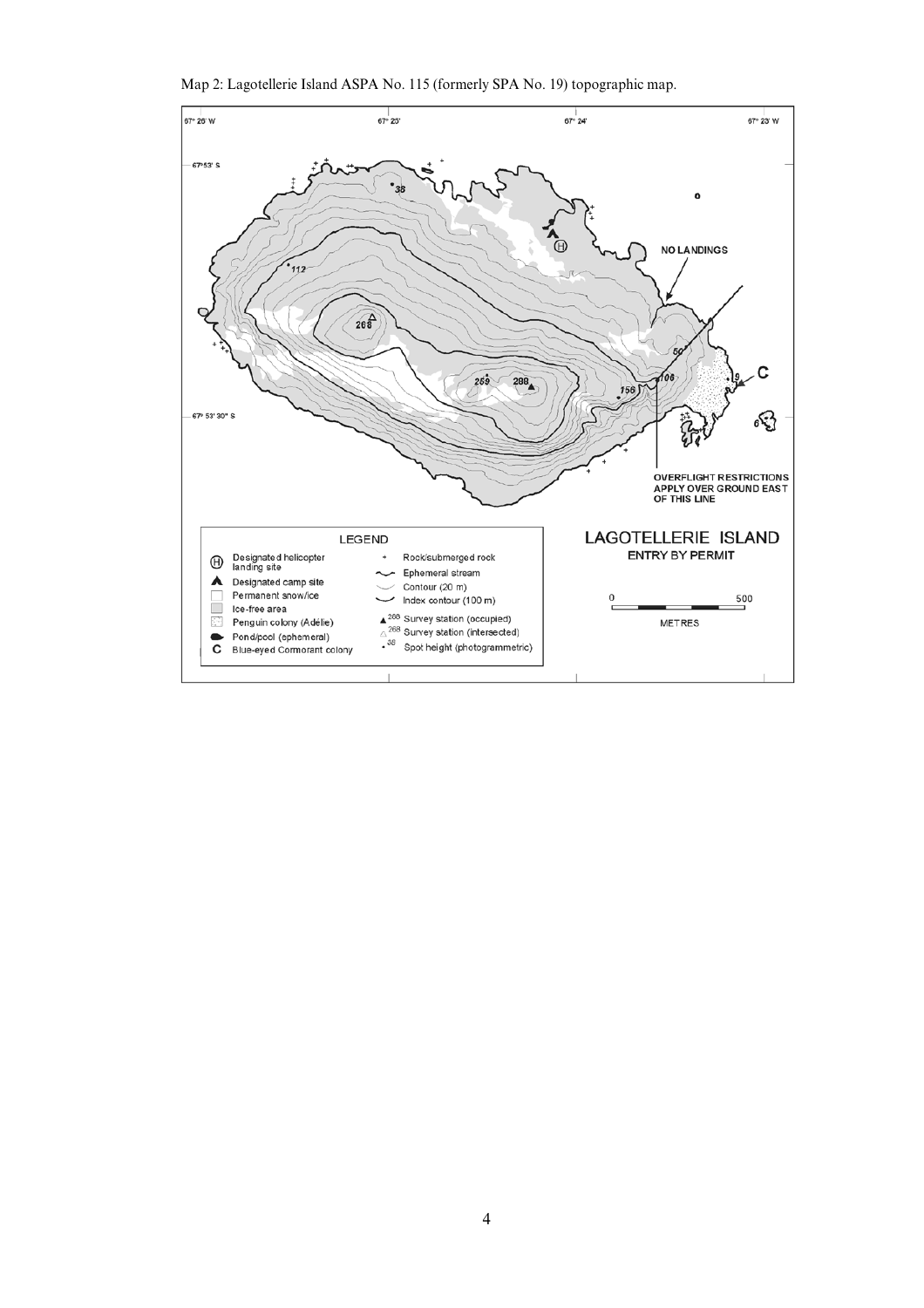#### **Antarctic Specially Protected Area No. 116 New College Valley, Cape Bird, Ross Island Lat. 77**)**13**\***S; Long. 166**)**26**\***E**

New College Valley is located south of Cape Bird on ice-free slopes above Caughley Beach. The area contains some of the richest stands of mosses and associated microflora and fauna in the Ross Sea region of Antarctica. The ecosystem at this site is of exceptional scientific value for ecological investigations.

Map: New College Valley ASPA No. 116 (formerly SPA No. 20), Cape Bird, Ross Island.

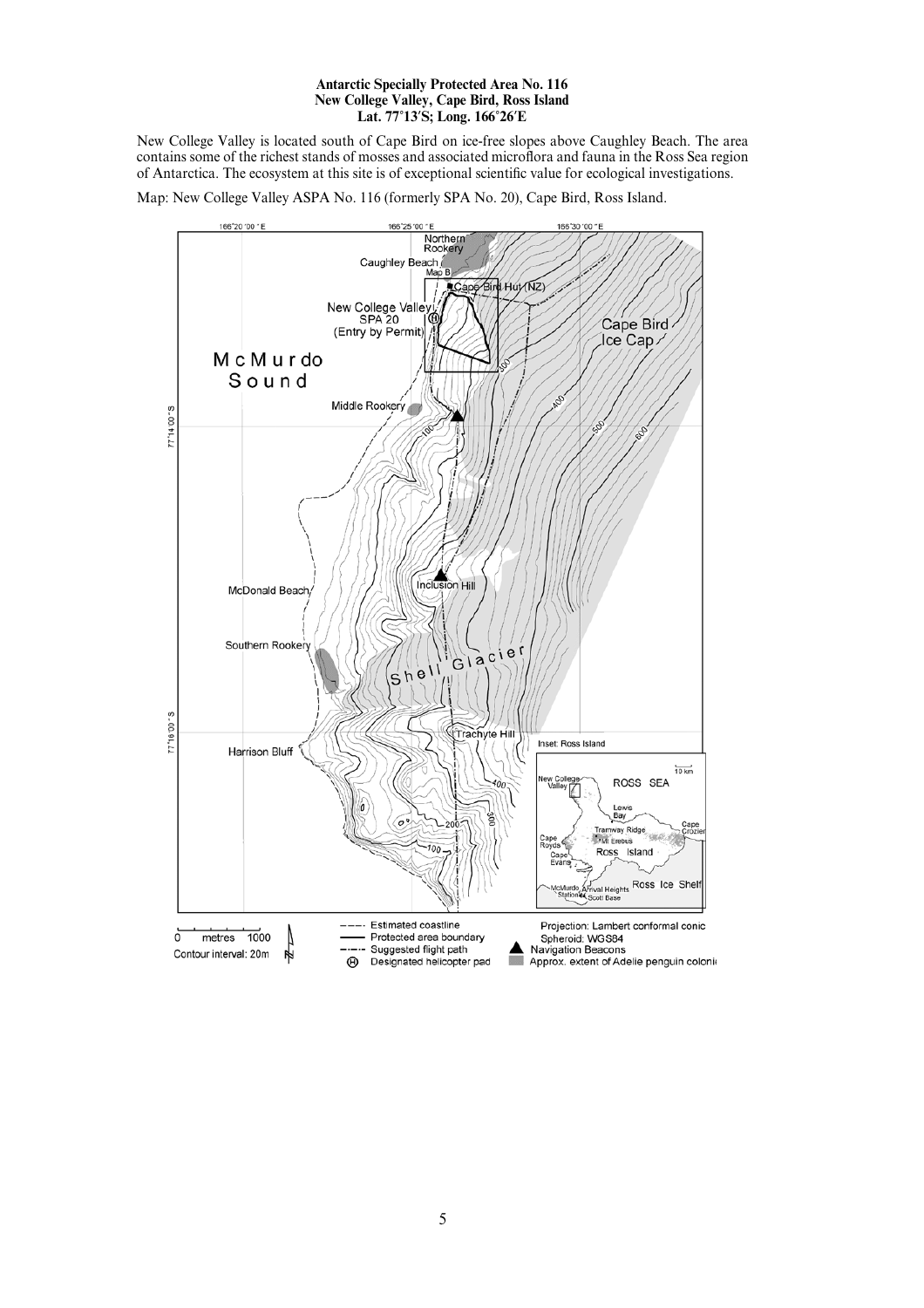#### **Antarctic Specially Protected Area No. 128 Western Shore of Admiralty Bay, King George Island, South Shetland Islands Lat. 62**)**13**\***S; Long. 58**)**28**\***W**

The area consists of land on the western shore of Admiralty Bay, King George Island, South Shetland Islands. Approximately 20% of the Area is ice-free. More generally glacial, nival and coastal marine processes heavily shape the terrain. The area contains diverse avian and mammalian fauna and is home to large colonies of Adélie Penguin and Gentoo Penguin.

Map: Western shore of Admiralty Bay, ASPA No. 128 (formerly SSSI No. 8), King George Island.

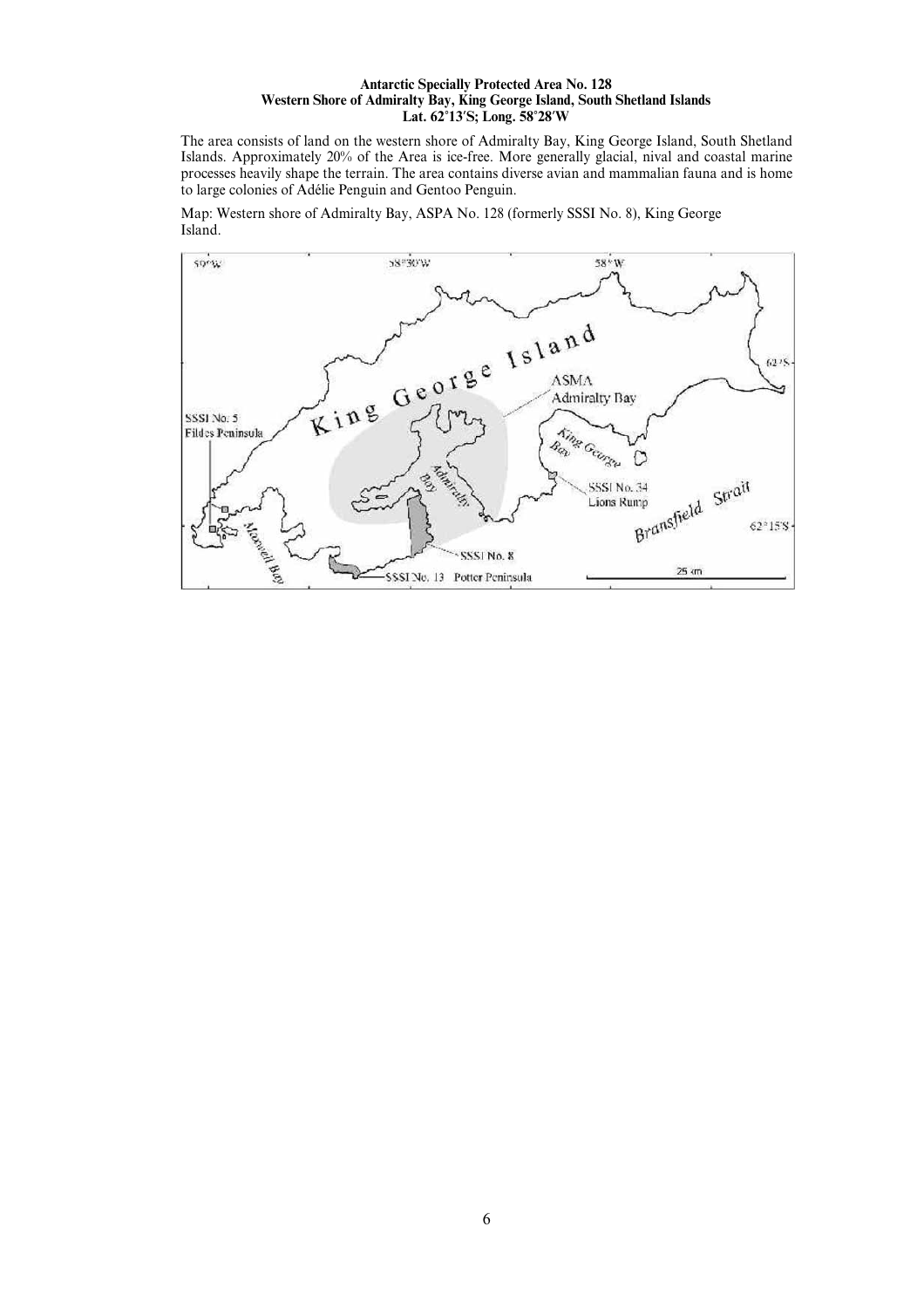#### **Antarctic Specially Protected Area No. 136 Clark Peninsula, Budd Coast, Wilkes Land Lat. 66**)**15**\***S; Long. 110**)**36**\***E**

Clark Peninsula is situated on the north side of Newcomb Bay at the east end of Vincennes Bay, opposite Windmill Islands region, on Budd Coast, Wilkes Land. The Clark Peninsula is an area of rock exposures and permanent ice and snow fields and supports one of the most extensive and best-developed plant communities on continental Antarctica outside the Antarctic Peninsula.

Map: Clark Peninsula, ASPA No. 136 (formerly SSSI No. 17) in Windmill Islands, East Antarctica.

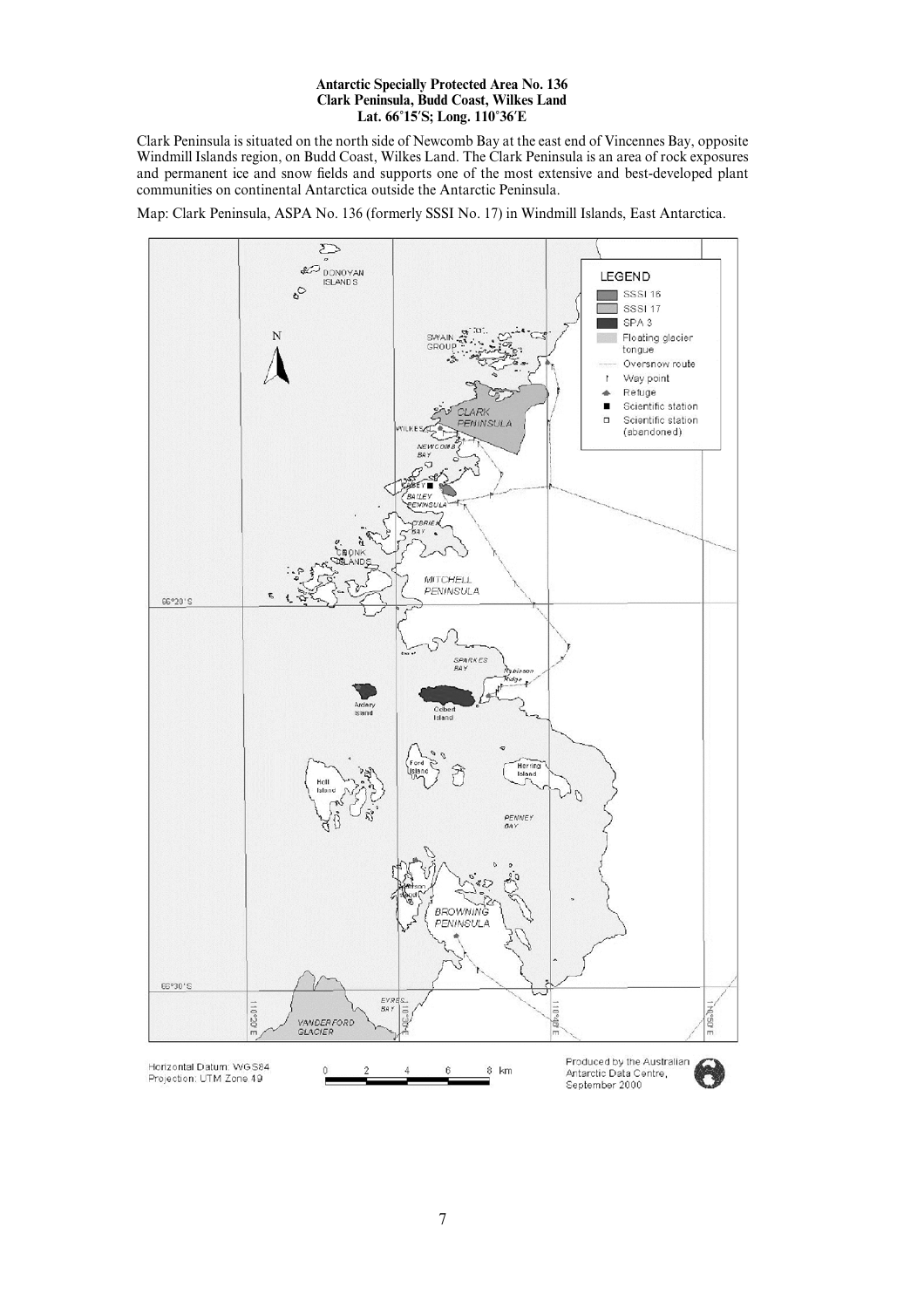#### **Antarctic Specially Protected Area No. 141** Yukidori Valley, Langhovde, Lützow-Holm Bay **Lat. 69**)**14**\***S; Long. 39**)**46**\***E**

Yukidori Valley is located in the middle part of Langhovde on the east coast of Lützow-Holm Bay, continental Antarctica. The Valley is 2.5 kilometres long from east to west and 1.8 kilometres wide and contains a prominent melt stream and two lakes. The area contains a typical continental Antarctic fellfield ecosystem.

sea ċ asi-y D  $\bullet$ ÷. ukidori  $\circ$  $\bullet$ **Yatude** Valley D É. 69° 15' S Glacier O Quadrat in moss vegetation  $\overline{0}$ 500m  $\epsilon$ Lake Quadrat in lichen vegetation € contour interval : 50 m Stream Hexagon chamber site International Spheroid<br>Lambert conformal conic projection<br>Standard parallels 68°S and 70°S Meteorological station Hut Rope boundary

Map: Yukidori Valley, Langhovde and the boundary of ASPA No. 141.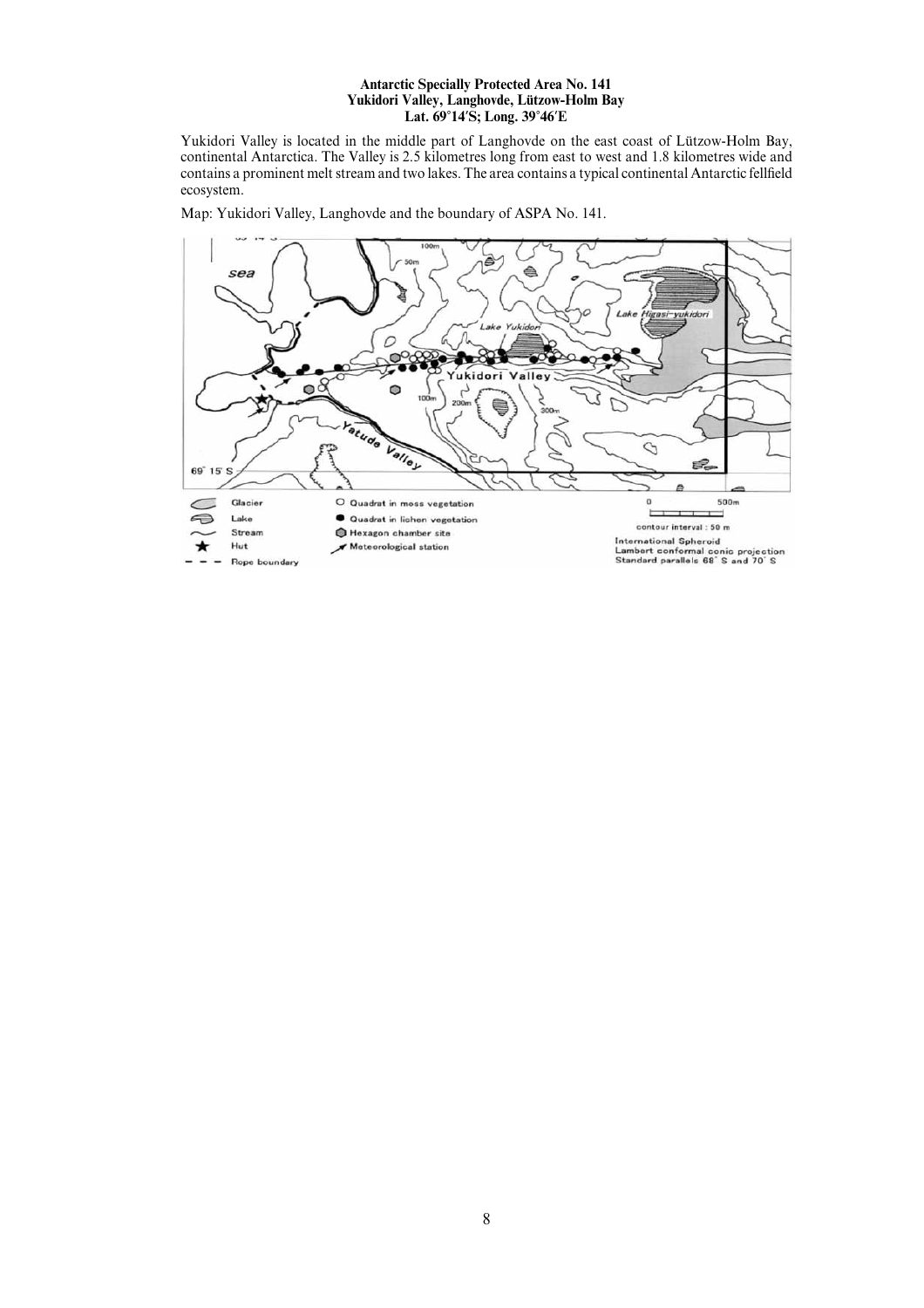#### **Antarctic Specially Protected Area No. 151 Lions Rump, King George Island, South Shetland Islands Lat. 62**)**08**\***S; Long. 58**)**09**\***W**

Lions Rump is located on the southern coast of King George Bay, King George Island in the South Shetland Islands. The area contains diverse biota and geological features and is a representative example of the terrestrial, limnological, and littoral habitats of the maritime Antarctic.

Map: Lions Rump, ASPA No. 151 (formerly SSSI No. 34), King George Island.

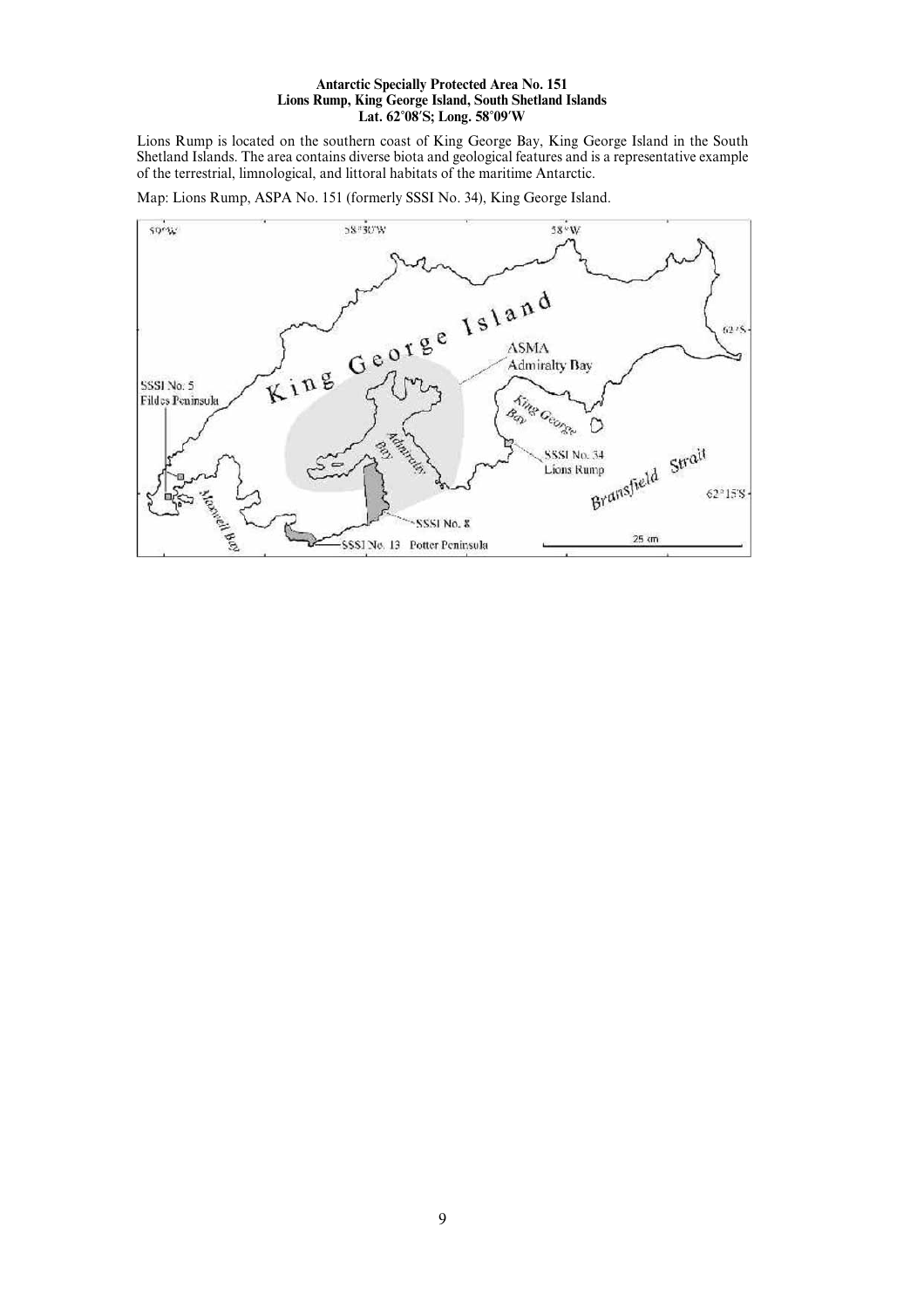#### **REDESIGNATION AS "ANTARCTIC SPECIALLY PROTECTED AREAS" OF AREAS PREVIOUSLY DESIGNATED AS "SPECIALLY PROTECTED AREAS" AND "SITES OF SPECIAL SCIENTIFIC INTEREST", WITH CONSEQUENTIAL RENUMBERING**

| <b>Restricted Area</b>                     | <b>Previous Designation</b><br>(Specially Protected Area<br>(SPA), or<br>Site of Special Scientific<br>Interest (SSSI) | <b>New Designation</b><br><b>Antarctic Specially</b><br>Protected Area (ASPA) |
|--------------------------------------------|------------------------------------------------------------------------------------------------------------------------|-------------------------------------------------------------------------------|
| Taylor Rookery                             | SPA <sub>1</sub>                                                                                                       | <b>ASPA 101</b>                                                               |
| Rookery Islands                            | SPA2                                                                                                                   | <b>ASPA 102</b>                                                               |
| Ardery Island and Odbert Island            | SPA <sub>3</sub>                                                                                                       | <b>ASPA 103</b>                                                               |
| <b>Beaufort Island</b>                     | SPA <sub>5</sub>                                                                                                       | <b>ASPA 105</b>                                                               |
| Moe Island                                 | <b>SPA 13</b>                                                                                                          | <b>ASPA 109</b>                                                               |
| Southern Powell Island                     | <b>SPA 15</b>                                                                                                          | <b>ASPA 111</b>                                                               |
| Pointe-Geologie Archipelago                | <b>SPA 24</b>                                                                                                          | <b>ASPA 120</b>                                                               |
| Rothera Point                              | SSSI <sub>9</sub>                                                                                                      | <b>ASPA 129</b>                                                               |
| <b>Tramway Ridge</b>                       | <b>SSSI 11</b>                                                                                                         | <b>ASPA 130</b>                                                               |
| Canada Glacier                             | <b>SSSI 12</b>                                                                                                         | <b>ASPA 131</b>                                                               |
| Potter Peninsula                           | <b>SSSI 13</b>                                                                                                         | <b>ASPA 132</b>                                                               |
| Harmony Point                              | <b>SSSI 14</b>                                                                                                         | <b>ASPA 133</b>                                                               |
| Cierva Point                               | <b>SSSI 15</b>                                                                                                         | <b>ASPA 134</b>                                                               |
| Linnaeus Terrace                           | <b>SSSI 19</b>                                                                                                         | <b>ASPA 138</b>                                                               |
| Svarthamaren                               | <b>SSSI 23</b>                                                                                                         | <b>ASPA 142</b>                                                               |
| Botany Bay, Cape Geology,<br>Victoria Land | <b>SSSI 37</b>                                                                                                         | <b>ASPA 154</b>                                                               |
| Cape Evans, Ross Island                    | <b>SPA 25</b>                                                                                                          | <b>ASPA 155</b>                                                               |
| Lewis Bay, Mount Erebus, Ross<br>Island    | <b>SPA 26</b>                                                                                                          | <b>ASPA 156</b>                                                               |
| Cape Royds Historic Site No. 15            | <b>SPA 27</b>                                                                                                          | <b>ASPA 157</b>                                                               |
| Hut Point Historic Site No 18              | <b>SPA 28</b>                                                                                                          | <b>ASPA 158</b>                                                               |
| Cape Adare Historic Site No 22             | <b>SPA 29</b>                                                                                                          | <b>ASPA 159</b>                                                               |

### SCHEDULE 2 Regulation 2(d)

### ANTARCTIC HISTORIC SITES AND MONUMENTS

**75.** The "A Hut" of Scott Base, being the only existing Trans Antarctic Expedition 1956–57 building in Antarctica sited at Pram Point, Ross Island, Ross Sea Region, Antarctica.

**76.** The ruins of the Base Pedro Aguirre Cerda, being a Chilean meteorological and volcanological centre situated at Pendulum Cove, Deception Island, Antarctica, that was destroyed by volcanic eruptions in 1967 and 1969.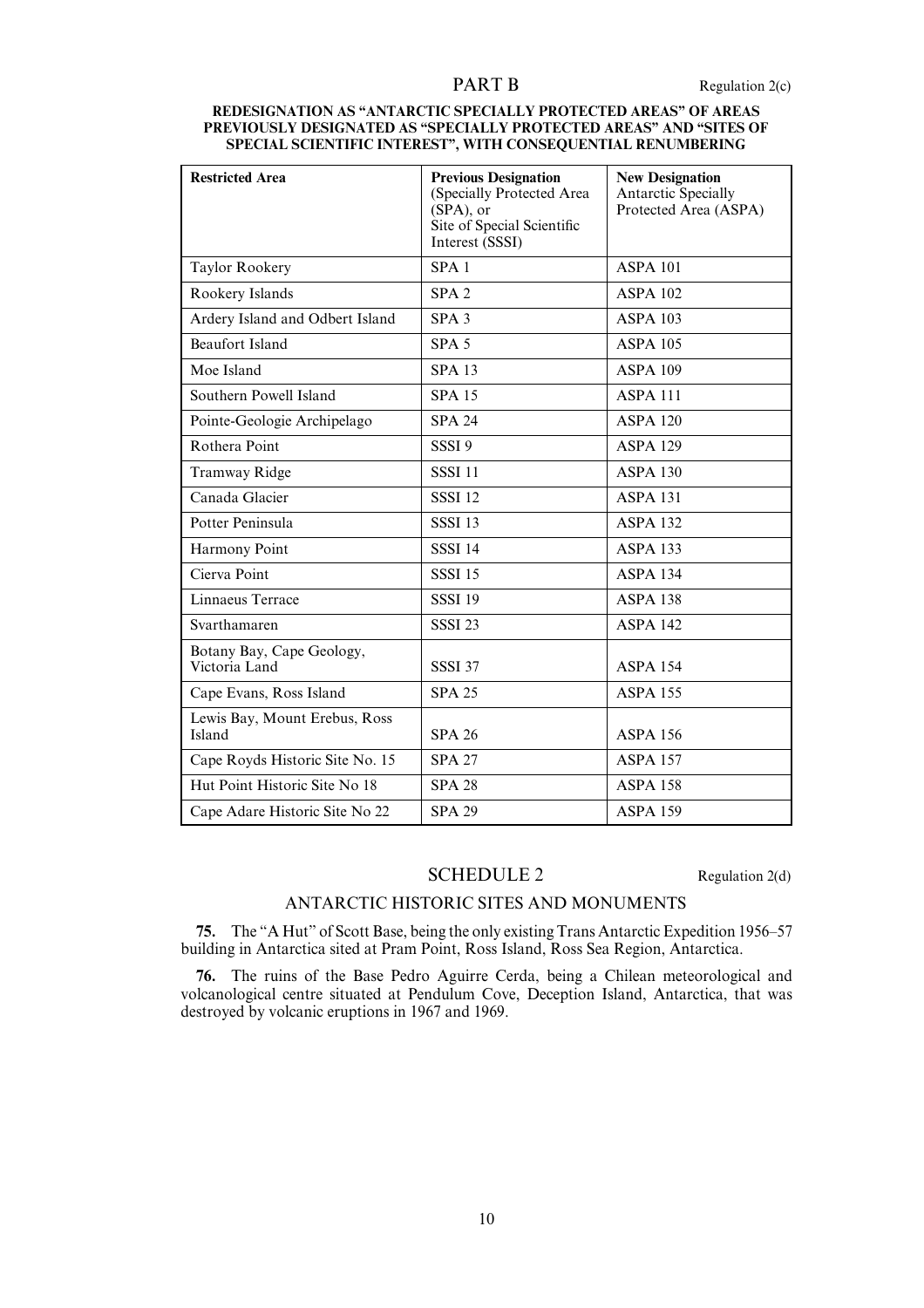### **EXPLANATORY NOTE**

#### *(This note is not part of the Regulations)*

The Regulations amend Schedule 1 to the Antarctic Regulations 1995 by adding further restricted areas and by modifying the description of one restricted area, to give effect to Measure 1(2000) of the Twelfth Special Antarctic Treaty Consultative Meeting (The Hague, 2000) and amend Schedule 2 by adding two further historic sites to give effect to Measures 1(2001) and 2(2001) of the Twenty-fifth Antarctic Treaty Consultative Meeting (St. Petersburg, 2001). The Regulations further amend Schedule 1 to the Antarctic Regulations 1995 by adopting new designations and numbering for all restricted areas. This gives effect to Article 3, paragraph 3, of Annex V to the Protocol on Environmental Protection to the Antarctic Treaty (Miscellaneous Series No 6 (1992) Cm 1960) and to Resolution V of the Twentieth Antarctic Treaty Consultative Meeting (Utrecht, 1996).

*Advice on where to obtain copies of the Measures and Resolution referred to above may be obtained from Polar Regions Section, Overseas Territories Department, Foreign and Commonwealth Office, London, SW1A 2AH*